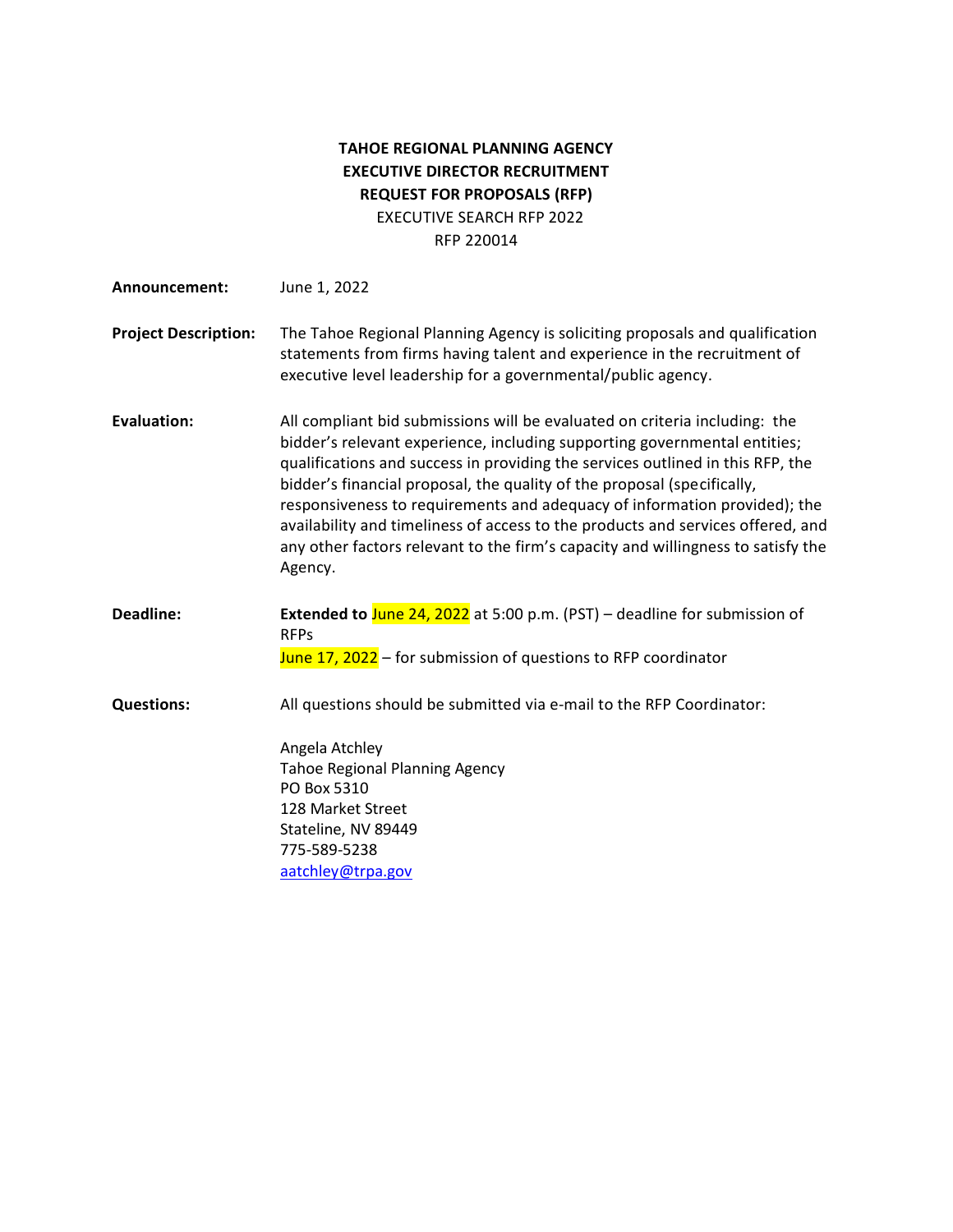# **SECTION 1: GENERAL BACKGROUND AND SCHEDULE**

# **Introduction:**

The Tahoe Regional Planning Agency is soliciting proposals and qualification statements from firms who offer executive level recruitment services for governmental/public agencies. We are interested in working with an organization with a track record of successful placement services for executive level leadership roles.

TRPA Human Resources, Finance, and Legal staff along with Governing Board members shall review submitted bids and shall determine which submission best meets the needs of the Agency.

The submission must include a detailed description of the services provided including recruitment scope, and all rates and fees associated with each service.

# **TRPA Background Information**:

Established in 1969, by a Federally sponsored, interstate compact between California and Nevada, TRPA is authorized under California law (California Government Code sections 66800 through 66801), Nevada law (NRS 277.190 through 277.200), and Federal law (PL 96-551).

The mission of TRPA is to "lead the cooperative effort to preserve, restore, and enhance the unique, natural, and human environment of the Lake Tahoe Region." TRPA is the leading partner for plans and actions to preserve the environment of the Tahoe region. TRPA establishes transportation and land use policy and works with local, regional, state, and Federal organizations and governments to facilitate a cooperative approach in implementing these plans and programs. The TRPA Regional Plan is designed to maintain a healthy natural environment, meet adopted environmental thresholds, maintain social and economic health, and allow orderly growth in the Region.

TRPA is governed by a 15-member Board. California and Nevada each have seven members comprised of elected officials and governmental appointees. In addition, a non-voting member is appointed by the President of the United States. Further information can be obtained at TRPA's website at www.trpa.gov.

TRPA is granted environmental planning and regulatory authority at Lake Tahoe pursuant to the Tahoe Regional Planning Compact (Public Law 96-551). TRPA requires all projects to be consistent with the applicable development and environmental standards found throughout the TRPA Regional Plan package.

#### **PUBLIC RECORDS**

The documents submitted in response to this RFP should be considered public information and subject to FOIA disclosure. Restrictions on any information submitted will render a bid non-responsive.

TRPA assumes no contractual obligation to enforce any exemption on behalf of a respondent to the RFP.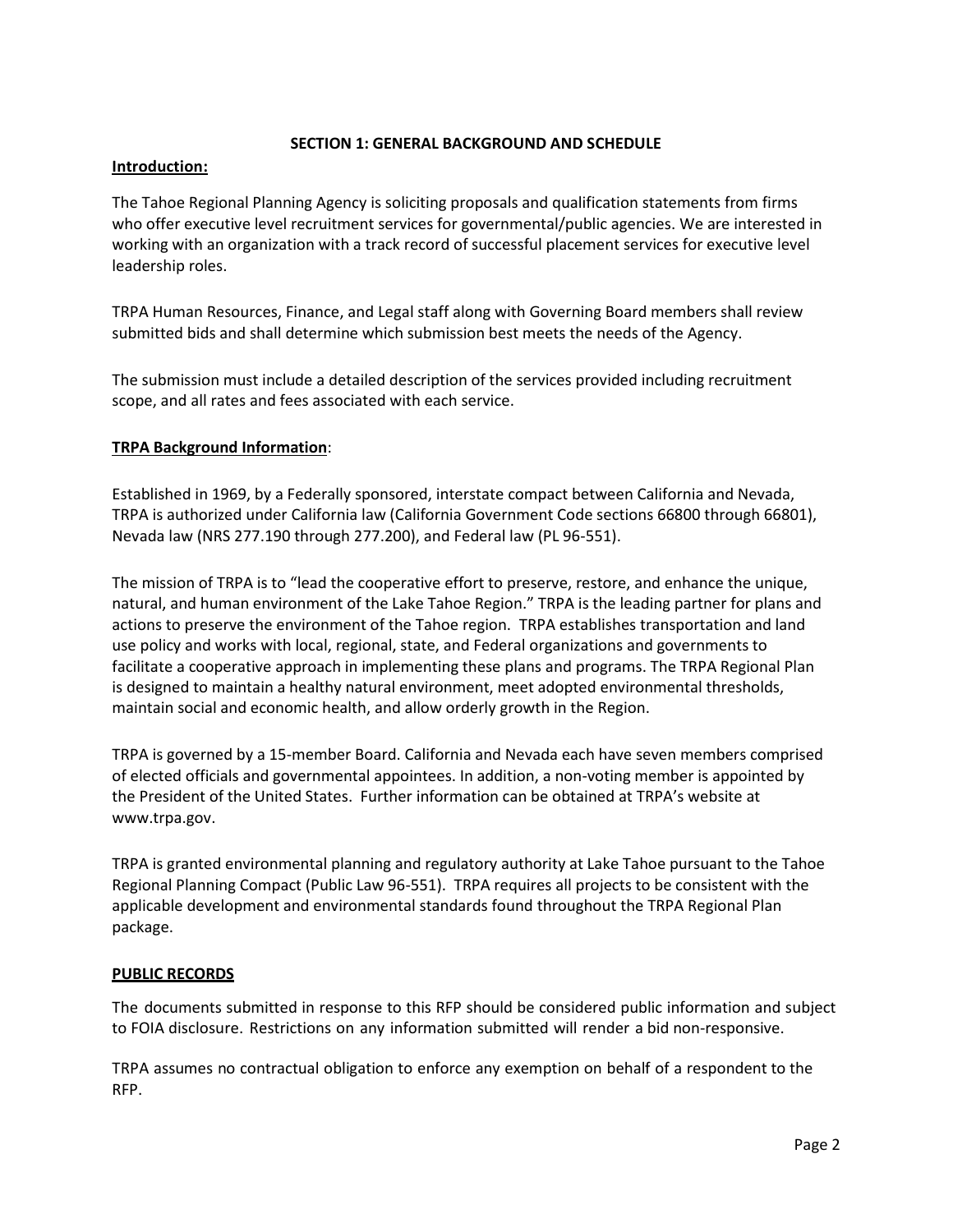# **RFP COORDINATOR:**

Upon release of this RFP, all communications concerning this proposal request should be directed to the RFP Coordinator listed below. All written questions and requests for clarification must be received by the deadline on the RFP schedule listed below. Email shall have the subject stating: **"RFP INQUIRY – RFP 220014- Executive Director Recruitment**." Responses will be posted to the website <https://www.trpa.gov/contact/request-for-proposals/> in accordance with the RFP schedule listed below. The respondent should rely only on written statements issued by the RFP Coordinator.

Angela Atchley Tahoe Regional Planning Agency PO Box 5310 128 Market Street, Suite 3A Stateline, NV 89449 775-589-5238 aatchley@trpa.gov

# **REQUEST FOR PROPOSAL SCHEDULE:**

TRPA anticipates the following schedule, which is subject to change:

| Date of Announcement:                        | June 1, 2022        |
|----------------------------------------------|---------------------|
| Proposing Firms' Questions Due:              | June 17, 2022       |
| Questions and Answers posted to www.trpa.gov | June 21, 2022       |
| Deadline for Proposal Submissions:           | June 24, 2022 @ 5pm |
| Sealed Proposals Opened:                     | June 27, 2022       |
| Anticipated Award of Contract:               | [TBD]               |
| <b>Commencement of Work:</b>                 | [TBD]               |

Late proposal submissions will not be considered.

#### **PROPOSAL SUBMISSION:**

Proposals must initially be submitted electronically to [bids@trpa.gov.](mailto:bids@trpa.gov) Electronic submittals and supporting documentation (Microsoft Word or PDF) must be emailed with the subject line "**DO NOT OPEN – RFP 220014 - Executive Director Recruitment**" t[o bids@trpa.gov](mailto:bids@trpa.gov)

| Address electronic proposals to: | bids@trpa.gov                                      |
|----------------------------------|----------------------------------------------------|
|                                  | Subject Line: "DO NOT OPEN - RFP #220014 Executive |

#### **Director Recruitment**"

All opened proposals and accompanying documentation become the property of TRPA and will not be returned. Any late proposals will be returned unopened.

#### **TERMS AND CONDITIONS:**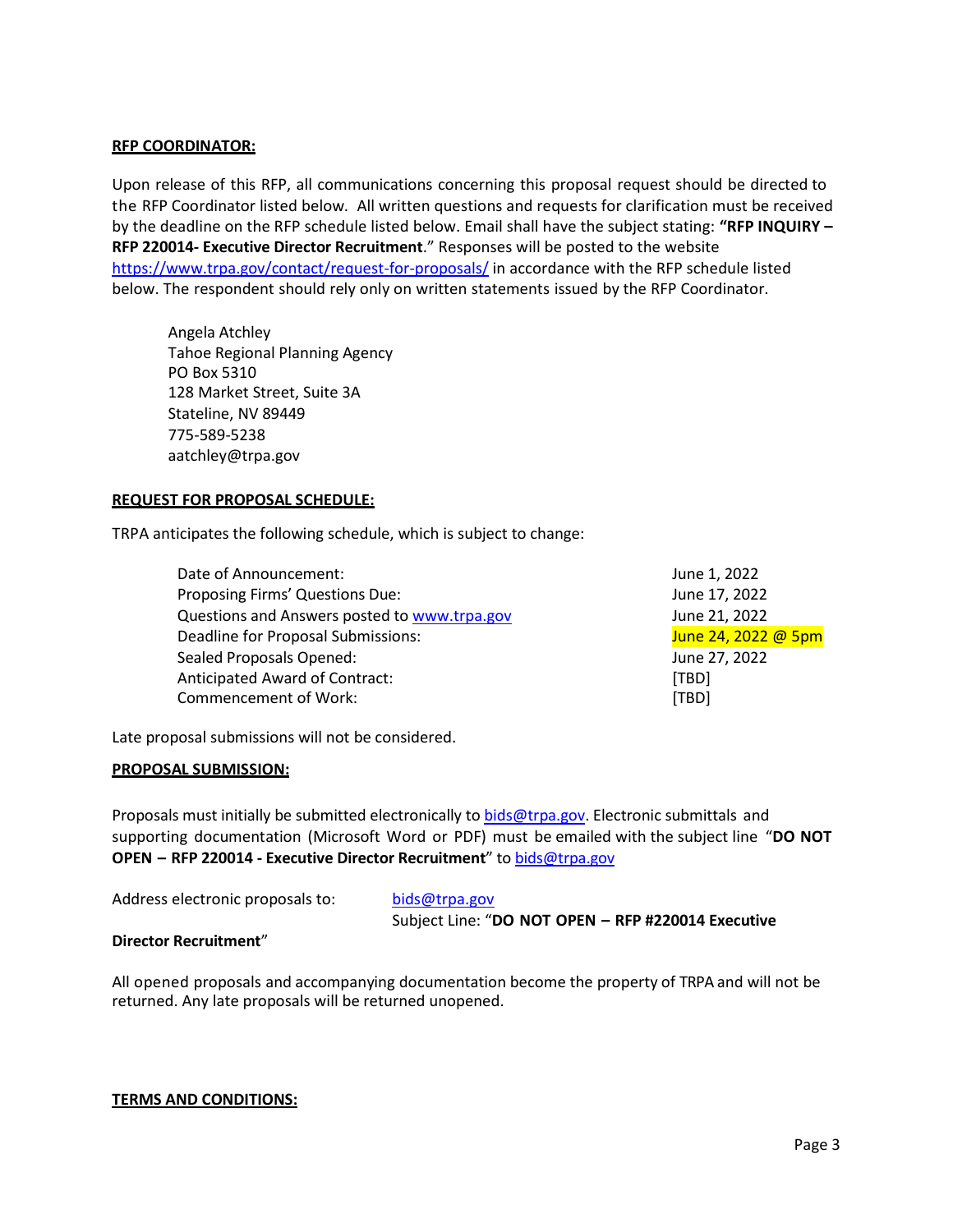- TRPA reserves the right to amend the RFP schedule or issue amendments to the RFP at any time. TRPA also reserves the right to cancel or reissue the RFP, to reject any or all proposals, to waive any irregularities or informalities in the selection process, and to accept or reject any item or combination of items. TRPA reserves the right to request clarification of information from any bidder or to request supplemental material deemed necessary to assist in the evaluation of the proposal. TRPA reserves the right to accept any agreement deemed by the agency to be in its best interest. This RFP does not obligate the TRPA to accept or contract for any expressed or implied services.
- In the event that the bidder to whom any services are awarded does not execute a contract within thirty (30) calendar days after TRPA approval, TRPA may give notice to such bidder of intent to award the contract to the next most qualified bidder or to call for new proposals and may proceed to act accordingly.
- TRPA will not reimburse any bidder for any of the costs involved in the preparation and submission of responses to this RFP or in the preparation for and attendance at subsequent interviews.
- Selected consultant(s) will be expected to sign the TRPA Consultant Services Agreement listed on [https://www.trpa.gov/wp-content/uploads/documents/archive/TRPA-Standard-Two-Party-](http://www.trpa.org/wp-content/uploads/TRPA-Two-Party-Contract.doc%20%20http:/www.trpa.org/default.aspx?tabindex=13&tabid=121)[Contract-%E2%80%93-Updated-7-16-19.pdf .](http://www.trpa.org/wp-content/uploads/TRPA-Two-Party-Contract.doc%20%20http:/www.trpa.org/default.aspx?tabindex=13&tabid=121) Any desired edits to this agreement should be included in the Contractor's proposal. Desired edits may not be accepted by TRPA.
- The Consultant or its employees may be subject to the provisions of Article III (a)(5) of the Tahoe Regional Planning Compact (P.L. 96-551, 94 Stat. 3233, Cal. Gov't Code Section 66801, N.R.S. 277.200), which requires disclosure of any defined economic interest and prohibits such persons from attempting to influence Agency decisions affecting certain economic interests.
- Bidder shall thoroughly examine and be familiar with these terms and conditions of the TRPA Consultant Services Agreement. The failure or omission of any bidder to receive or examine this document shall in no way relieve any bidder of obligations with respect to this proposal or the subsequent contract.
- Bidder must certify to the best of its knowledge and belief that it and its principals are not presently debarred, suspended, proposed for debarment, declared ineligible, or voluntarily excluded from covered transactions by any federal department or agency. TRPA will verify bidders' status by checking the SAM system.
- All subcontractors, if any, used by the selected consultant will require prior written consent of TRPA and will be subject to all provisions stipulated in the TRPA Consultant Services Agreement.

# **SECTION 2: SCOPE OF SERVICES**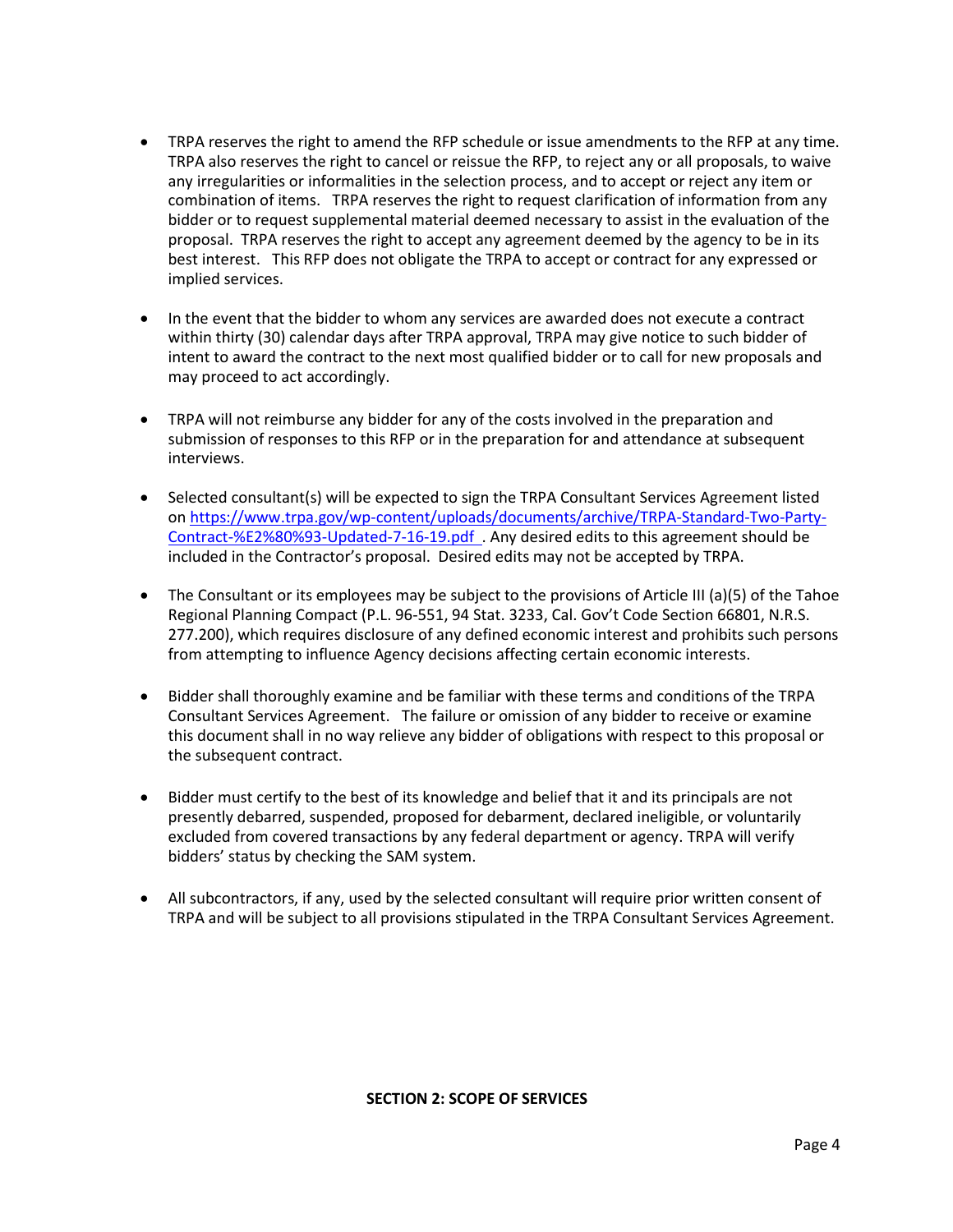# **PROJECT DESCRIPTION:**

A statement of the services to be performed. This statement is the most important part of the RFP. A completed Statement will cover the following:

- 1. **Objective –** Source qualified candidates for the role of Executive Director to lead the Agency. The Executive Director position is key to the operations and management of the Agency and is responsible for working collaboratively with the Governing Board to establish both short and long-range goals and priorities for the Agency and ensure that TRPA's resources are efficiently administered to meet the needs, interests, and priorities of the region in accordance with the Agency's governing documents, mission and vision statements, and TRPA Board policy direction. The Executive Director role requires a strategically focused leader who is process minded, possesses a collaborative leadership style, and has the ability to promote staff development and engage key stakeholders through established working groups.
- 2. **Context of the Project** Provide thorough sourcing and recruitment expertise utilizing a variety of modern sourcing and recruitment methodologies and technologies, including passive search, to attract a diverse and highly qualified level of executive talent from which a qualified selection can be made.
- 3. **Scope** Submissions should include options for national, regional and local sourcing of candidates. Services provided should consider full cycle recruitment to include interviews with Governing Board members and other key stakeholders (as identified by the Agency) to determine required and preferred qualifications, creation of a job brochure based on an Agency developed candidate profile, sourcing of candidates, initial review and pre-screen of qualified candidates, coordination of interview panels, scheduling of interviews, development of performance exercises and interview questions, reference and background screening, salary and hire date negotiation.
- 4. **Responsibilities** As part of your proposals, please identify which tasks and sub-tasks will be performed by the Contractor and which will be performed by TRPA assigned personnel.
- 5. **Schedule**  generate a schedule for the sequence of tasks to be performed by the contractor and a similar schedule for Agency responsibilities, including the proposed contract completion date:

| a. Commencement of work                      | July 1, 2022     |
|----------------------------------------------|------------------|
| b. Completion of Job Description             | <b>TBD</b>       |
| c. Initiate search                           | TBD              |
| d. Provide candidate list to decision-makers | TBD              |
| e. Schedule interviews                       | TBD              |
| f. Governing Board action                    | TBD              |
| g. Contract End                              | October 31, 2022 |

- 6. **Budget** the contractor will identify and cost all components of their response. Please provide a base search cost with options for different types of searches (nation-wide, passive candidates, etc.). An option for a firm fixed price search would be appreciated.
- 7. **Consultant Requirements** describe the skills, abilities and experience needed for this work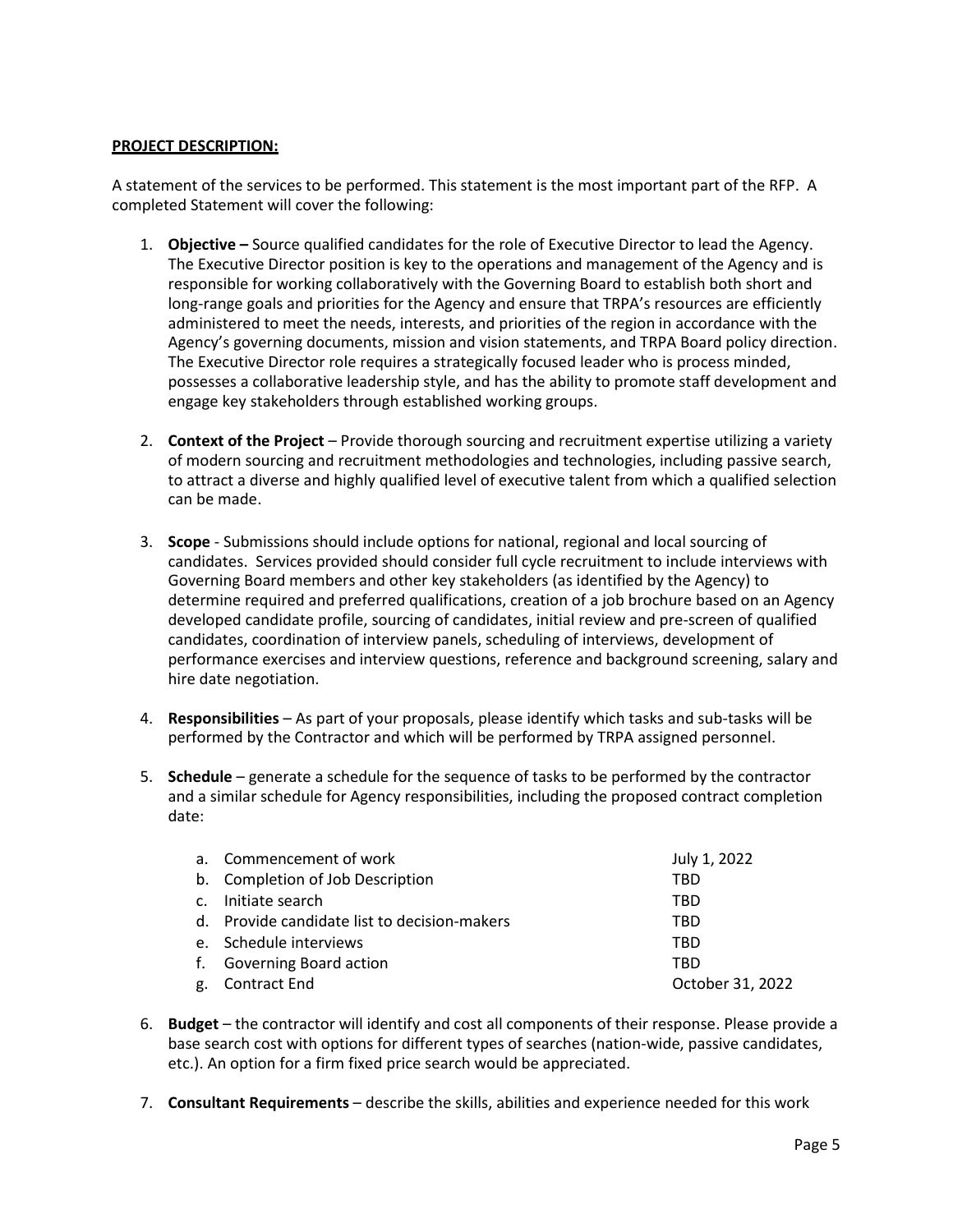a. Include links to any resources or documents that the Consultant should understand.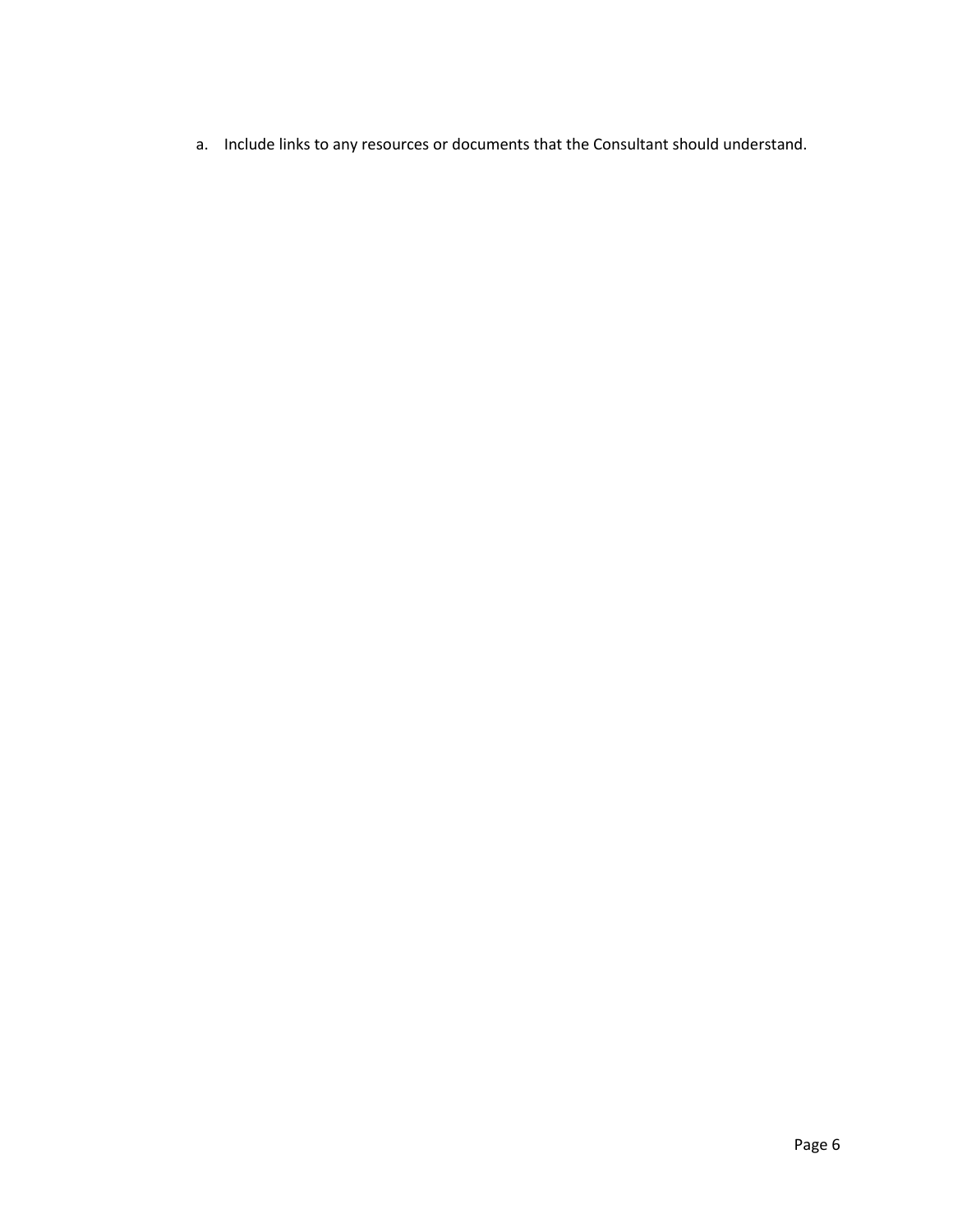# **SECTION 3: Proposal Contents and Selection Process**

#### **MINIMUM REQUIRED PROPOSAL CONTENTS:**

All proposal responses should address the following matters:

- 1. Definition of the Project: Indicate your understanding of the Project objectives and how your services will meet them.
- 2. Project approach: Describe how the Project will be managed, implemented, and evaluated to accomplish the objectives and requirements outlined in this request. This should include, but is not limited to, any and all sourcing, recruitment, and interview strategies designed to identify the best candidates.
- 3. Team Organization: Describe how the project team will be organized to facilitate effective management, implementation, and evaluation.
- 4. Qualifications and Experience: Provide a summary of company and assigned project team qualifications related to the sourcing and recruitment of executive level leaders.
- 5. Schedule and Cost: The initial term of this contract shall be for 4 months or until October 31, 2022. Provide an itemized cost estimate based on the Tasks described in the Scope of Work section. Please provide a "Not to Exceed" cap and a bid guarantee through July 1, 2022.
- 6. References: Provide a minimum of three (3) client references of similar sized and/or governmental accounts which the bidder and the assigned project team has served in a similar capacity over the past three (3) years and/or is currently serving. Provide a contact person, telephone number, and email address for each referenced customer. References should be submitted as an attachment to this response.